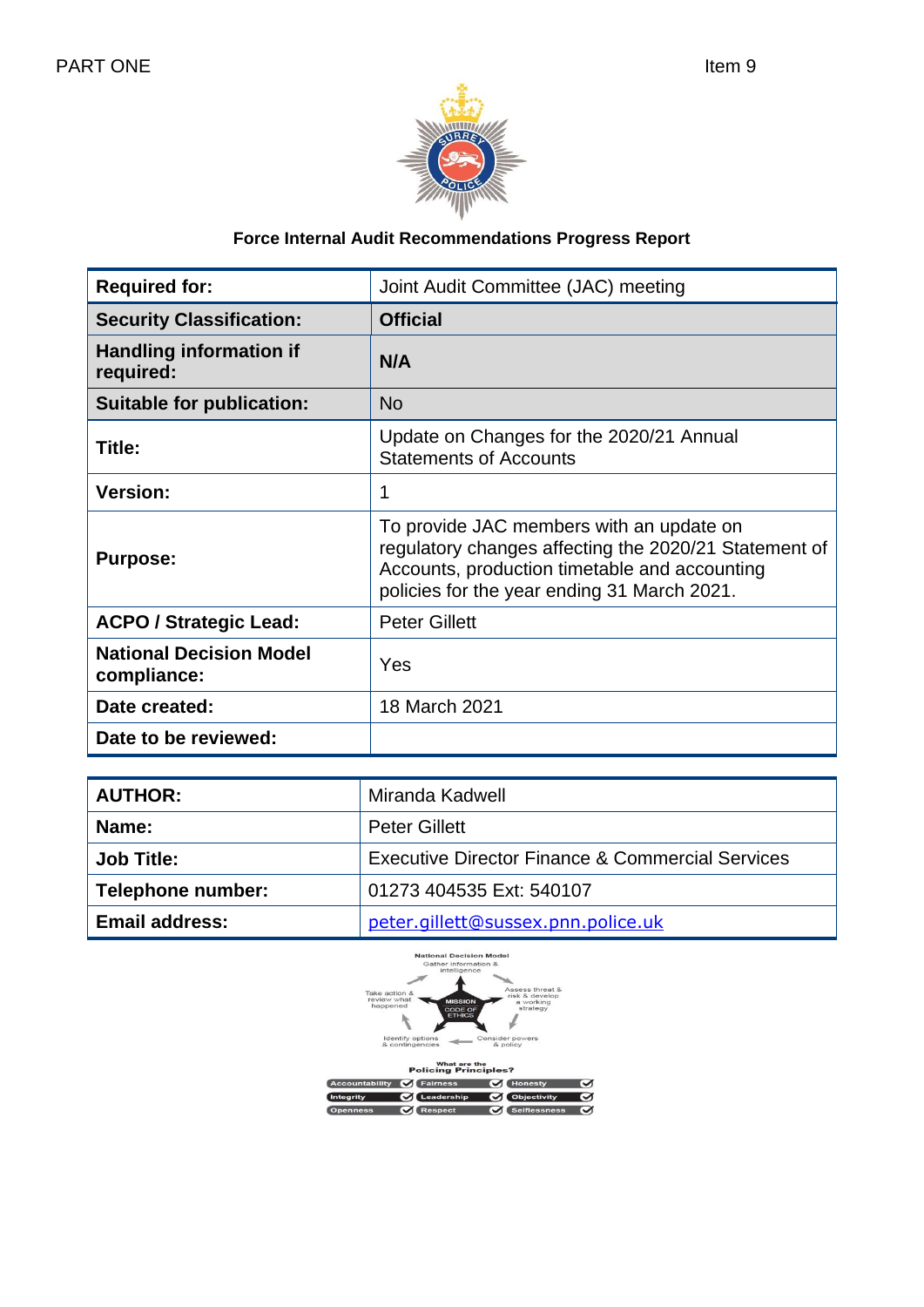As set out in the Joint Audit Committee's terms of reference, the JAC will provide advice and recommendations to the PCC or CC in relation to the following area;

*12. Review the annual statements of accounts and recommend for approval to the PCC and CC. Consider whether appropriate accounting policies have been followed and consider whether there are concerns arising from the financial statements or from the audit of the financial statements that need to be brought to the attention of the PCC and/or CC.*

## **Introduction:**

- 1.1 The Statements of Accounts are prepared in accordance with the 'Code of Practice on Local Authority Accounting', produced by CIPFA, known as 'The Code' which constitutes a 'proper accounting practice' under the terms of section 21(2) of the Local Government Act 2003.
- 1.2 The Code is based on approved accounting standards issued by the International Accounting Standards Board and interpretations of the International Financial Reporting Interpretations Committee, except where these are inconsistent with specific statutory requirements. The Code also draws on approved accounting standards issued by the International Public Sector Accounting Standards Board and the UK Accounting Standards Board where these provide additional guidance.

## **Key Risks:**

2.1 Associated risks have been considered and adequate control measures are being implemented.

#### 2.2 **Low risk of not meeting statutory deadlines for 2020/21**

- Good track record of achieving statutory deadlines.
- Current year closedown sessions are underway across Surrey and Sussex to inform and engage with all key individuals impacting on or impacted by the accounts closure process.

#### 2.3 **Low risk of not complying with new changes to the Code**

- Experience exists within the current Corporate Finance team of implementing statutory and regulatory changes (including implementation of IFRS and PCC transition) within this sector.
- The Finance department is currently undergoing a restructure and movement of resources could potentially impact on efficiency and delivery of the annual accounts and external audit work, however we will make all effort to mitigate any such adverse impact.
- The 2020/21 Code has few changes that will impact on the Surrey Police accounts.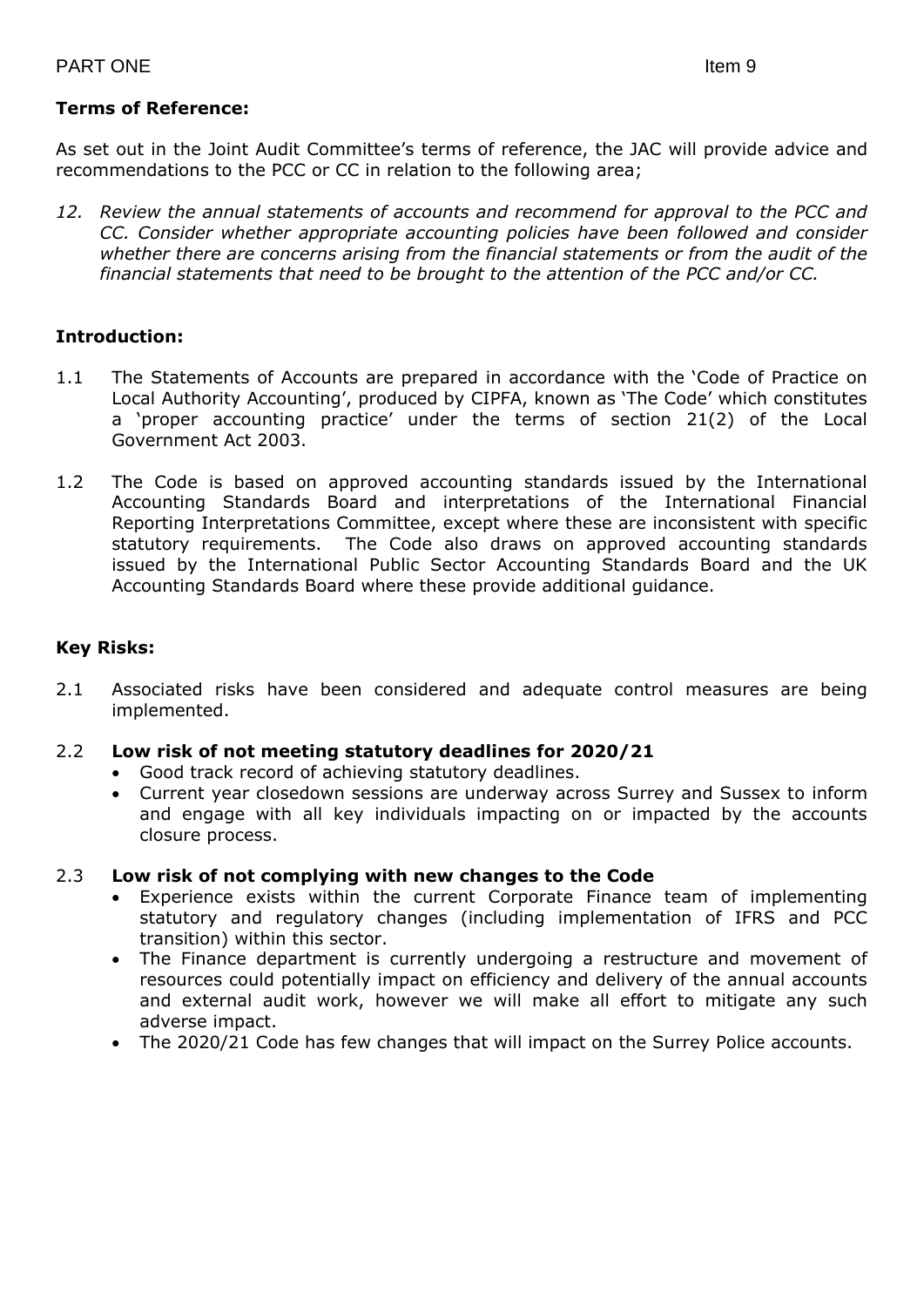## PART ONE Item 9 **Executive Summary:**

The paper sets out the force timetable for preparing the Annual Statements of Accounts and changes in legislation and regulation that impact on the 2020/21 accounts.

#### **Main Issues:**

## 3.1 **Code changes 2020/21**

There are few Code changes to 2020/21 which are not anticipated to have significant impact on the Surrey Police accounts for the current year:

- Following UK withdrawal from the remit of the EU-endorsement framework, the Code will be based on standards adopted for UK application under the terms of the International Accounting Standards and European Public Limited Liability Company Regulations 2019 (SI 2019/685).
- Minor definition changes to emphasise that only material information is to be included in the Presentation of Financial Statements (IAS 1) and Accounting Policies, Changes in Accounting Estimates and Errors.
- Changes to reflect current RICS valuation requirement publications have been made.
- Disclosure of Financial Instrument entries within the CIES specified (Fair Value P&L within Financing & Investment section of the I&E) and other minor clarifications on Financial Instruments
- CIES footnote required to clearly explain the meaning of signage (debit/credit brackets)
- PPE movements table to include donated assets
- IAS19 amendment to assumptions must be applied if in-year plan change, curtailment or settlement occurs during the year
- Provisions for back pay arising from unequal pay claims must be charged to revenue and can no longer be deferred until the cash settlement takes place

#### 3.2 **Deadline changes 2020/21**

MHCLG announced on 17 December (in response to the Redmond Review) a proposed extension of the **audited accounts publication date** to **30 September** for the next two years i.e. 2020/21 and 2021/22**.**

The Government later laid regulations before Parliament in March 2021 that amend the draft and final accounting deadlines for principal councils, police and fire bodies.

The regulations amend the publication deadlines for the next two accounting year (2020/21 and 2021/22) as follows:

- the **draft accounts deadline changes** from 1 June **to 1 August**
- the **final accounts deadline changes** from 31 July **to 30 September**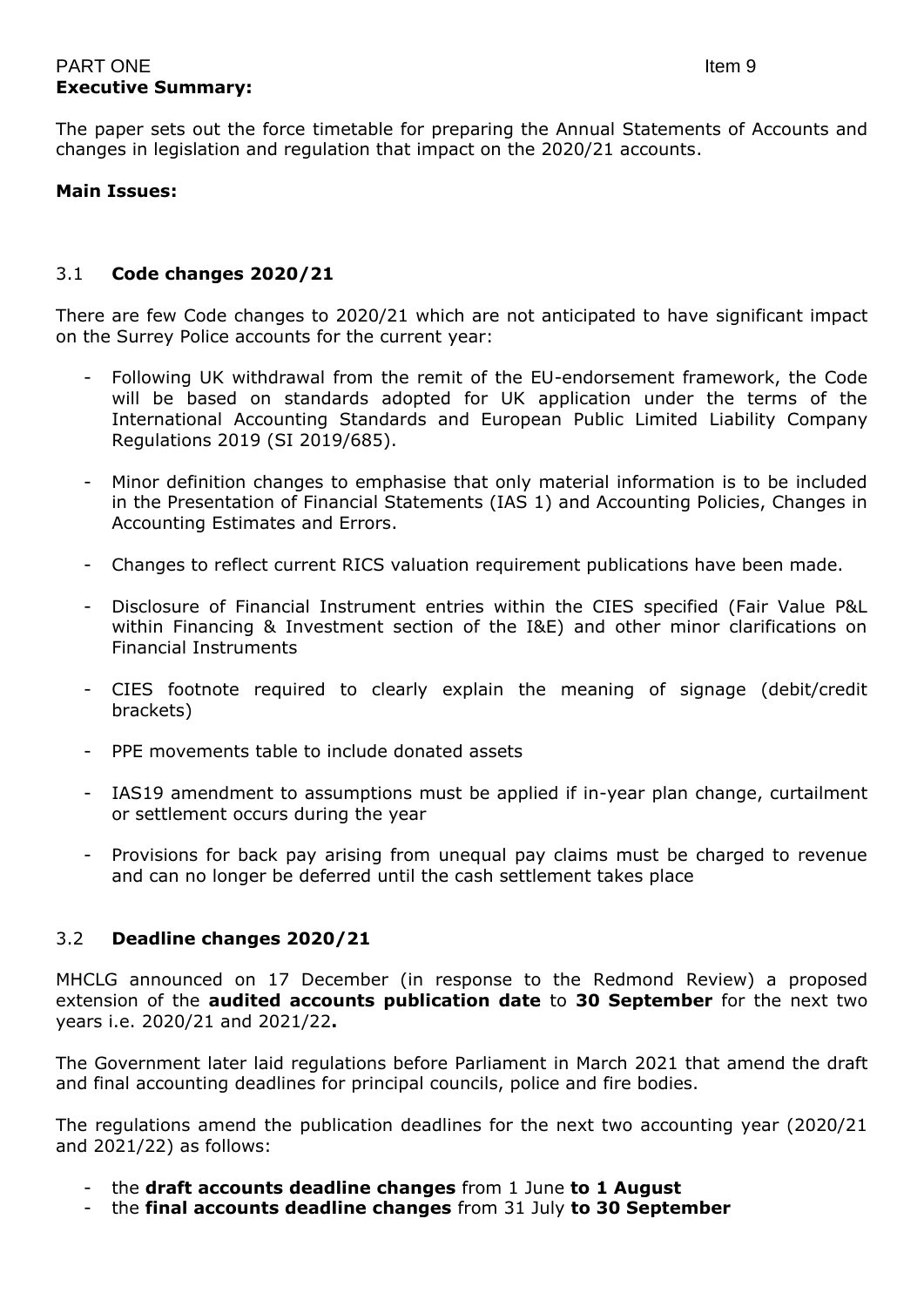#### PART ONE Item 9

The regulations also include a new requirement for all local bodies to post a notice on their website if they fail to publish their draft accounts by 1 August 2021. The Accounts and Audit (amendment) Regulations 2021 (SI no 2021/263) will come into force on 31 March 2021.

Regulation 10(1) of the Accounts and Audit Regulations specifically refers to the publication of audited accounts by 30 September.

10(2) relates to what we should do if the audit is not concluded. We need to make it clear to the public in our statement on 30 September the reason for non-compliance e.g. the Auditor was unable to resource the audit for completion in the statutory timeframe, any "planned to miss" timetable is adequate evidence of that.

## 3.3 **Covid-19 Grants – Recognition as Principal or Agent?**

All covid-19 grants will be reviewed to ensure correct classification in relation to Principal or Agent nature of transactions.

An agent arrangement is where Surrey Police acts as an intermediary whereas a principal arrangement is where Surrey Police would be acting on its own behalf.

Agent transactions are only included as a Balance Sheet debtor or creditor whereas the principal transactions are fully included within the financial statements

## 3.4 **Code of Audit Practice Change**

The main impact is the Value for Money (VfM) commentary.

The VfM commentary is expected to be more meaningful to stakeholders which in turn is likely to require more work for both Auditors and Police Finance teams, it may therefore also lead to an increase in the Audit fee.

## 3.5 **Financial Management Code of Practice (FM Code)**

Implementation of the CIPFA Financial Management Code of Practice for Police and Fire Services (CIPFA FM Code) - **full compliance is expected from 1 April 2021**.

FM Code has 6 Principles and 17 specific standards (A to Q) that need to be addressed to evidence compliance.

2020/21 is a 'shadow' year for the implementation of the FM Code. As such, the annual review of the system of internal control and should include the outcome of any assessment that has been undertaken during the year of the extent to which the organisation's financial management arrangements comply with the FM Code.

If an assessment has not been undertaken, then it will need to be included in the annual review process.

The Annual Governance Statement for 2020/21 should include an overall conclusion of as assessment of the organisation's compliance with the 6 principles of the FM Code. Where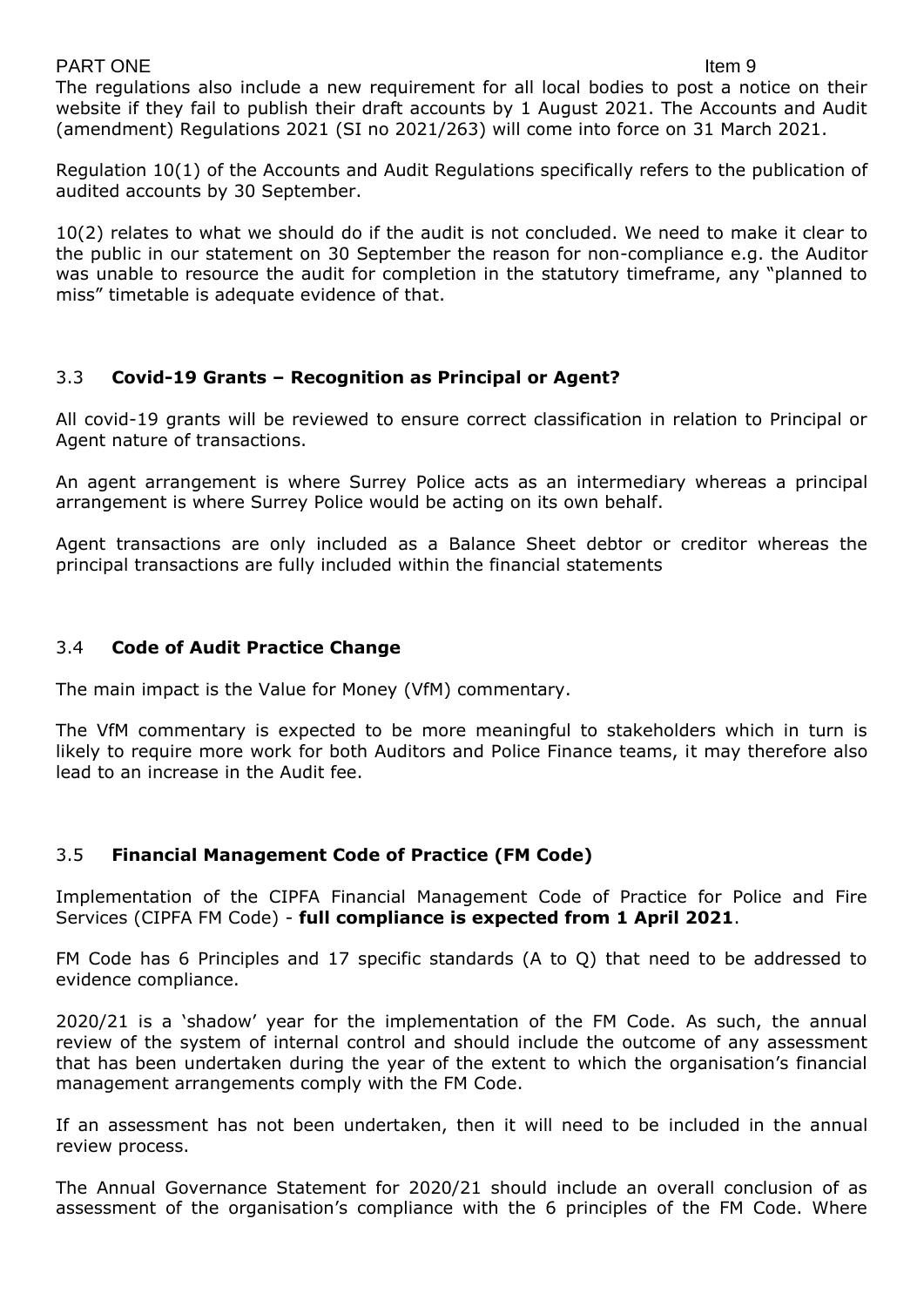## PART ONE Item 9

there are outstanding matters or areas for improvement, these should be included in the action plan.

## 3.6 **IFRS16 preparation for transition**

Effective date revised to **start from 1 April 2022**.

This will introduce significant changes for lessee accounting and work has already started in preparation within the force.

## 3.7 **Sector Review 2020**

#### **Redmond Review and Code of Audit Practice**

The Redmond report was published in September 2020 and MHCLG response in December 2020 covering two key areas:

- Oversight of Local Audit and
- Transparency of Local Authority Financial Reporting

#### **Results:**

- 1) Fragile audit market with fragmented oversight
	- Six oversight bodies, low audit fees, loss of experienced audit staff, lack of assurance on financial sustainability and VfM with 40% of audits failing to meet the 2018/19 deadline
- 2) Accounts were found to be 'impenetrable'

#### **MHCLG response to Recommendations:**

#### **1) Audit oversight**

- New body rejected but support for Liaison Committee

#### **2) Audit quality**

Revise fees, train auditors, make better use of Internal Audit and move deadline to 30 September

#### **3) Governance arrangements**

- Auditor to report to all those charged with governance, Independent Audit Committee member, Audit partner to meet statutory officers

#### **4) Financial Resilience**

MHCLG review framework was rejected but support to share concerns between auditors and inspectorates

#### **5) Summary statements from 2021/22**

Standardised, include costs against budgets, to be published alongside statutory accounts and subject to audit

#### **6) Review the Code from 2022/23**

- Simplify presentation and remove some disclosures

#### **Performance Overview:**

4.1 **Detailed Closure Timetable in place.** Surrey/Sussex aligned deadlines for divisions and departments have been agreed for 2020/21 mandatory closedown deadlines.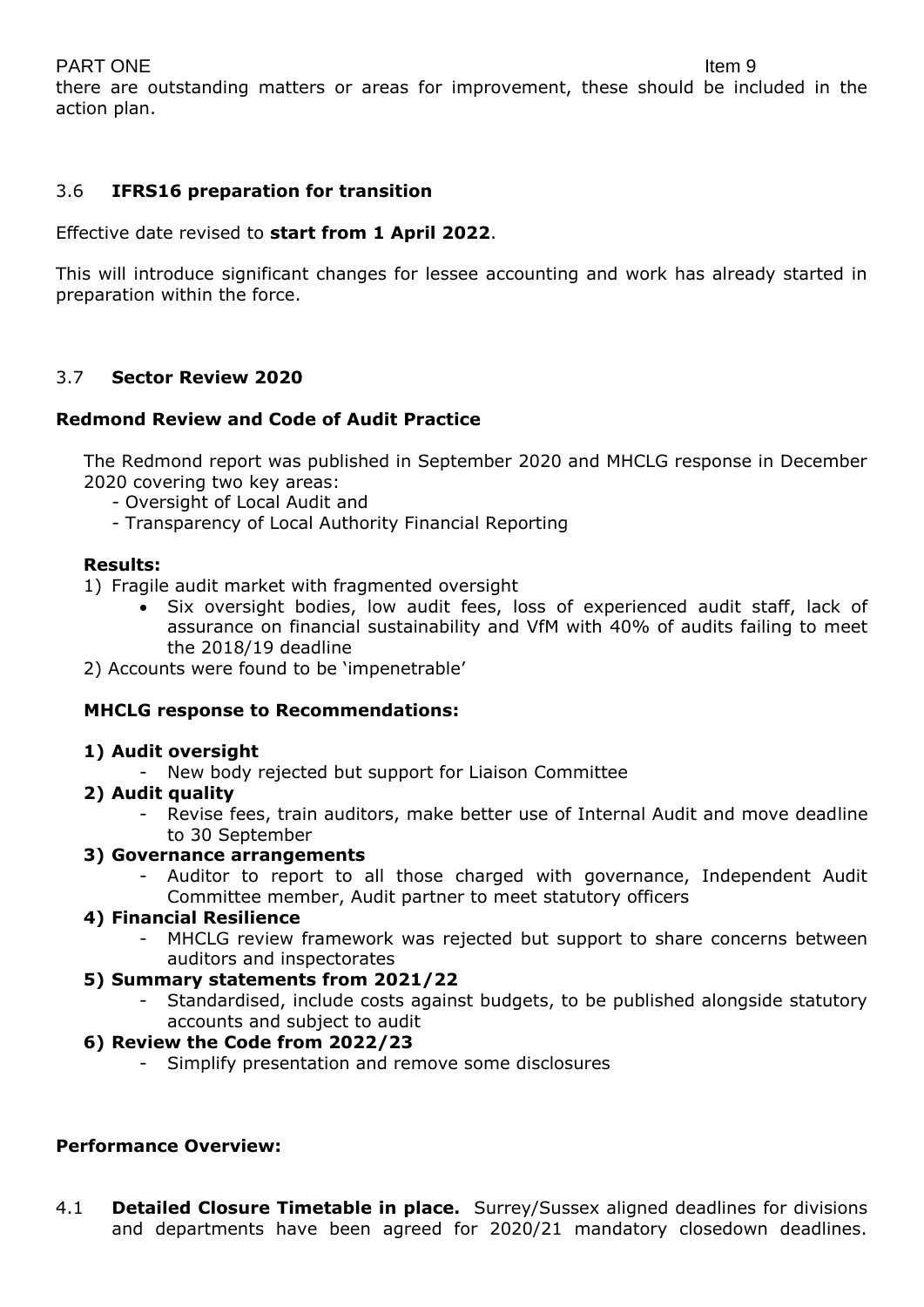Detailed closure timetables are in progress to cover all tasks and steps involved in the accounts preparation process and supporting notes.

- 4.2 **Closedown Sessions to engage with Force** been held to inform and engage with key teams and individuals across Sussex and Surrey. Closedown sessions are the same in both Sussex and Surrey and include an overview of the statutory context and the statutory deadlines, followed by more detailed requirements targeted to specific teams e.g. Finance Operations, Joint Finance Service, Joint Transport and Estates & Facilities.
- 4.3 **Forcewide emails, Priority Messaging and Routine Orders** have been issued to alert and remind all budget holders about essential year end deadlines requiring budget holder input, in addition to support from their business finance partners.
- 4.4 **2020/21 Year End Close workshop held by EY** is was attended in March by members of the Corporate Finance team.
- 4.5 **CIPFA Police Practitioner Workshop - 'Undertaking the 2020/21 Accounts Closedown'** was attended in January 2021 by Corporate Finance team members from Surrey and Sussex to facilitate learning and alignment.
- 4.6 **CIPFA closedown software** known as the Big Red Button (BRB) is no longer being used by Sussex and Surrey Police to facilitate production of the Annual Statements of Accounts for both Forces. This was intended to help with year-end closure and code compliance but CIPFA were unable to achieve the technical support required to maintain this system to a sufficiently high standard for practitioners.

## **Proposed Timetable and Final Accounts Sign-off Meeting**

5.1 Proposed Timetable for the 2020/21 statements of accounts:

| <b>DATE</b>    | <b>TASK</b>                                                                                                                                                                |
|----------------|----------------------------------------------------------------------------------------------------------------------------------------------------------------------------|
| $15$ May       | Advertise Public Inspection of Accounts on website                                                                                                                         |
| 31 July        | Draft Statements of Accounts signed off by Chief<br><b>Finance Officers</b>                                                                                                |
| August         | Joint Audit Committee members to review Draft<br>Statement of Accounts - providing feedback to the<br>Director of Finance and/or Corporate Finance<br>Manager by 31 August |
| 01 August      | Accounts Open for Public Inspection for 30 working<br>days                                                                                                                 |
| June-September | External Audit underway on and off site                                                                                                                                    |
| 14 September   | Accounts Closed to Public Inspection                                                                                                                                       |
| 15 September   | Joint Audit Committee Additional Meeting<br>Final Statements of Accounts approved by PCC and<br>CC and signed off by External Auditor                                      |
| 30 September   | Deadline for publication of Statement of Accounts<br>for the year ended 31 March 2021                                                                                      |

## **Conclusion**